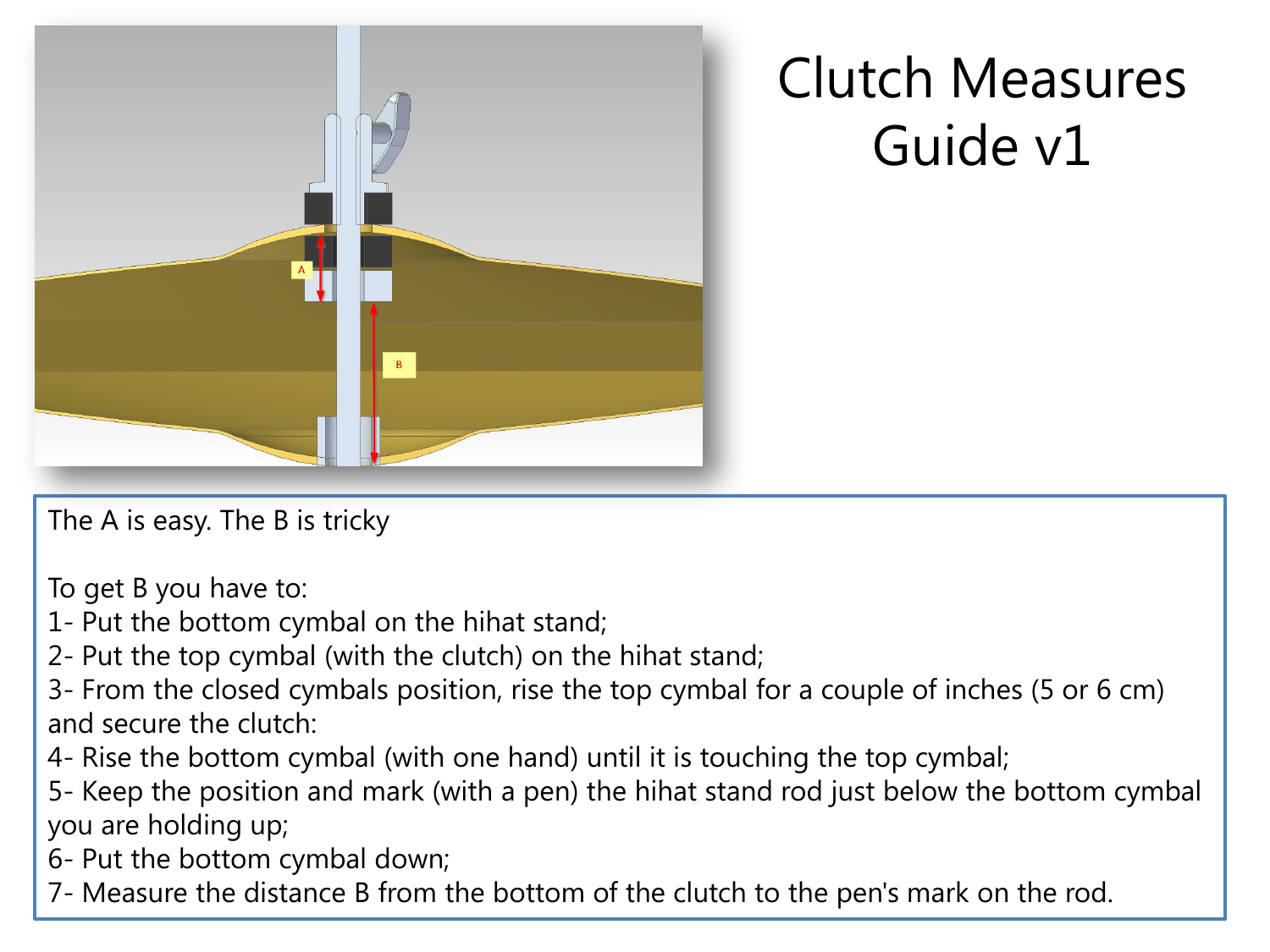

## 1- Put the bottom cymbal on the hi-hat stand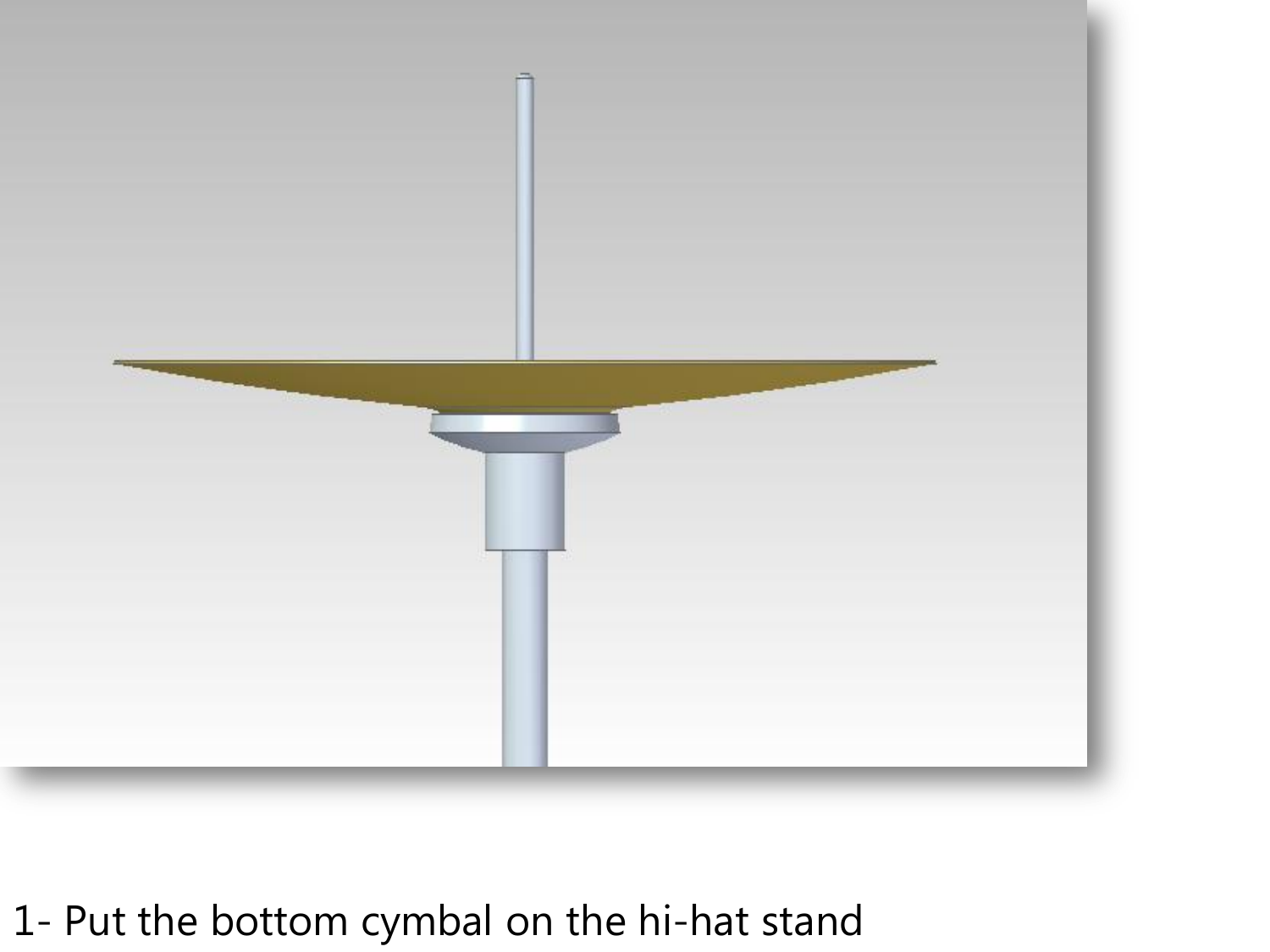

## 2- Put the top cymbal (with the clutch) on the hi-hat stand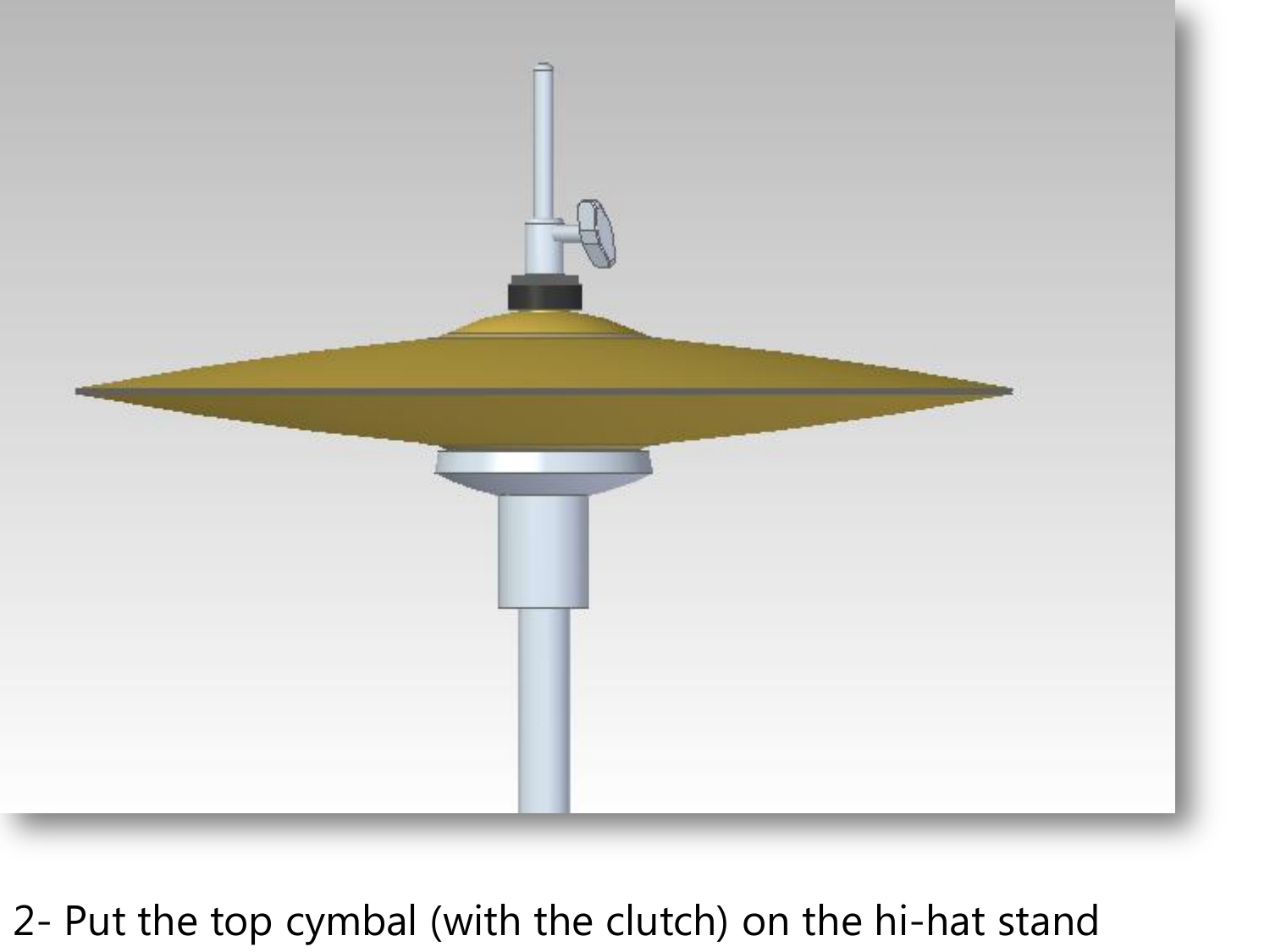

3- From the closed cymbals position, rise the top cymbal for a couple of inches (5 or 6 cm) and secure the clutch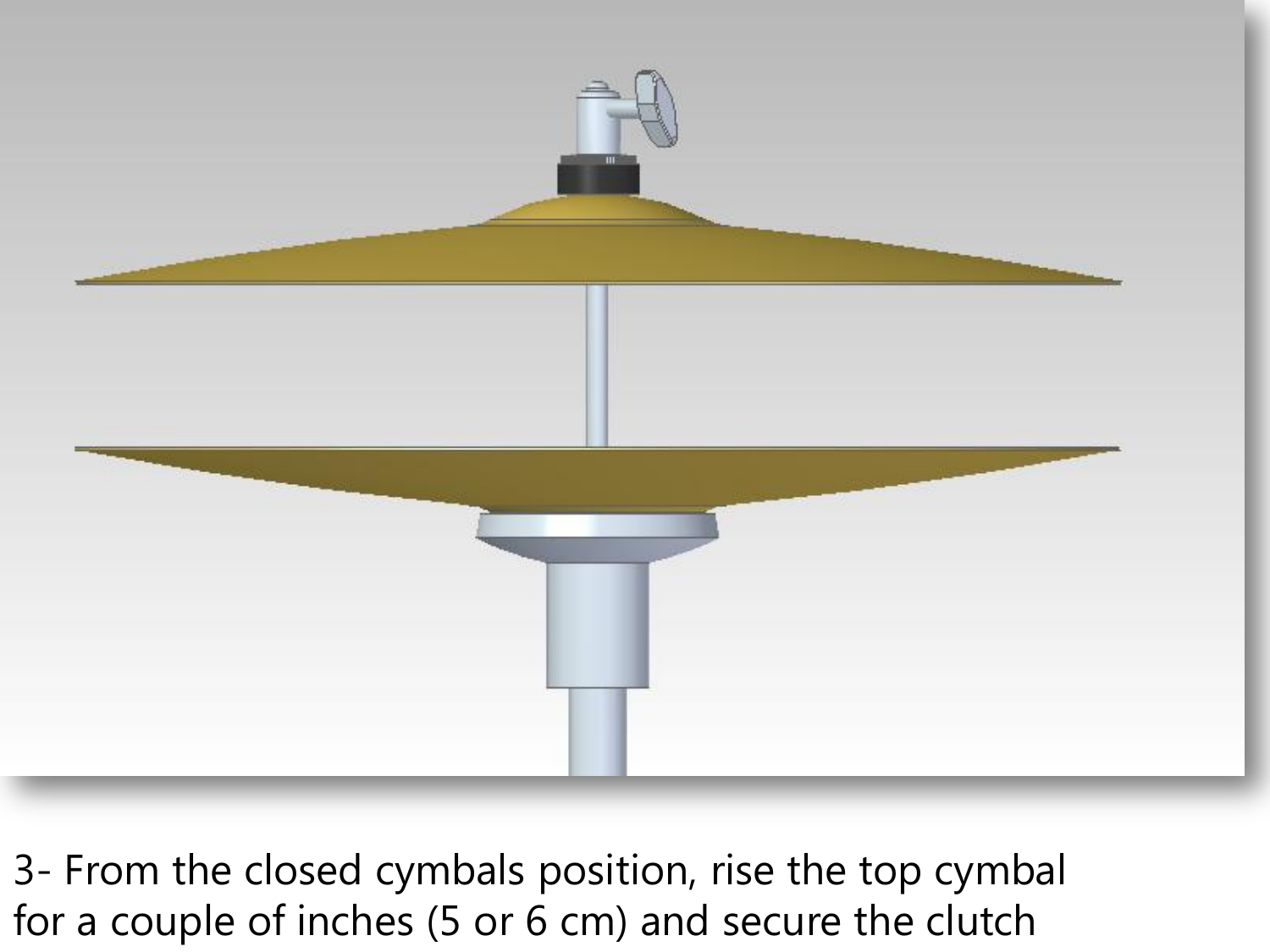

4- Rise the bottom cymbal (with one hand) until it is touching the top cymbal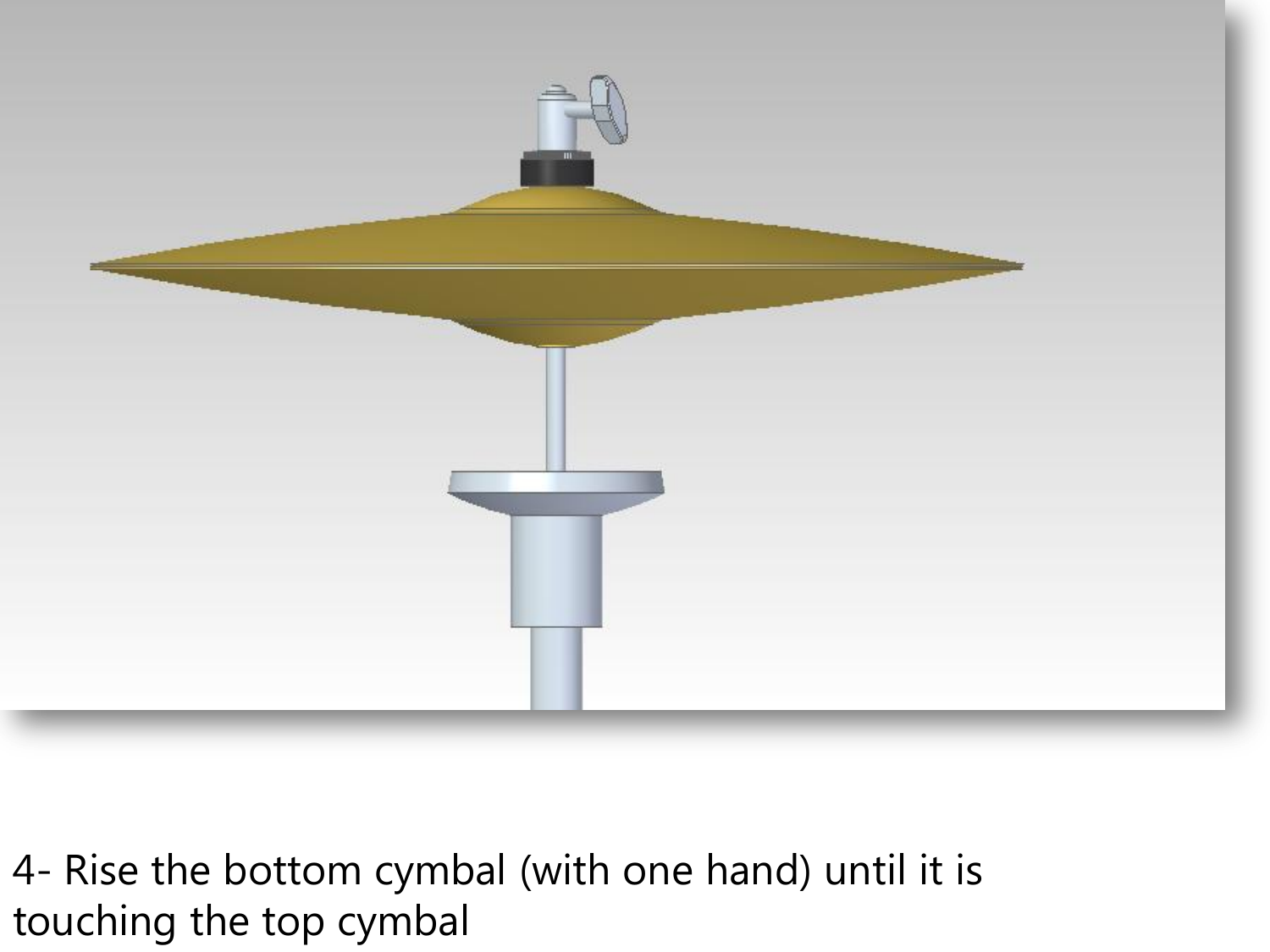

5- Keep the position and mark (with a pen) the hi-hat stand rod just below the bottom cymbal you are holding up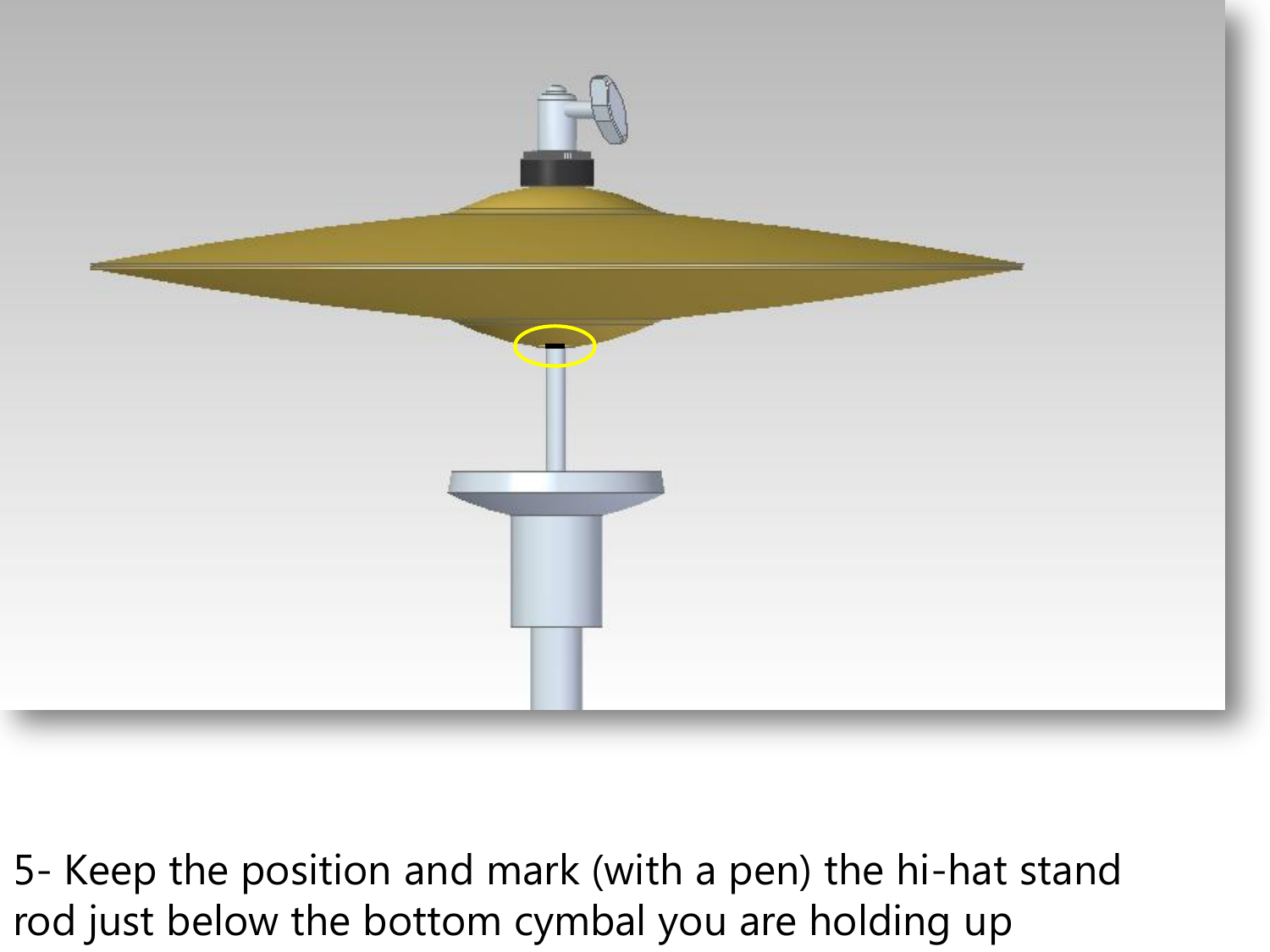

## 6- Put the bottom cymbal down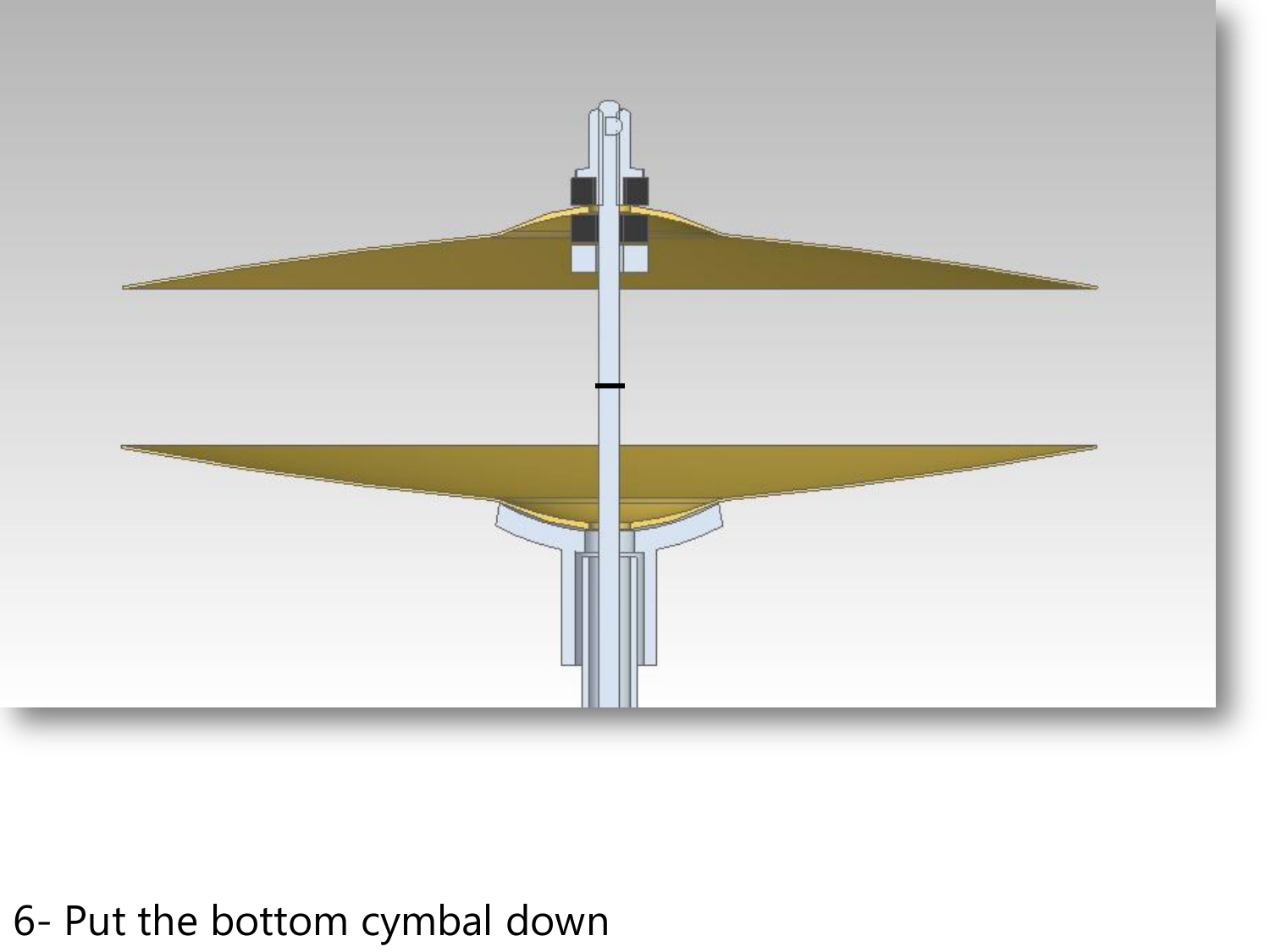

7- Measure the distance B from the bottom of the clutch to the pen's mark on the rod